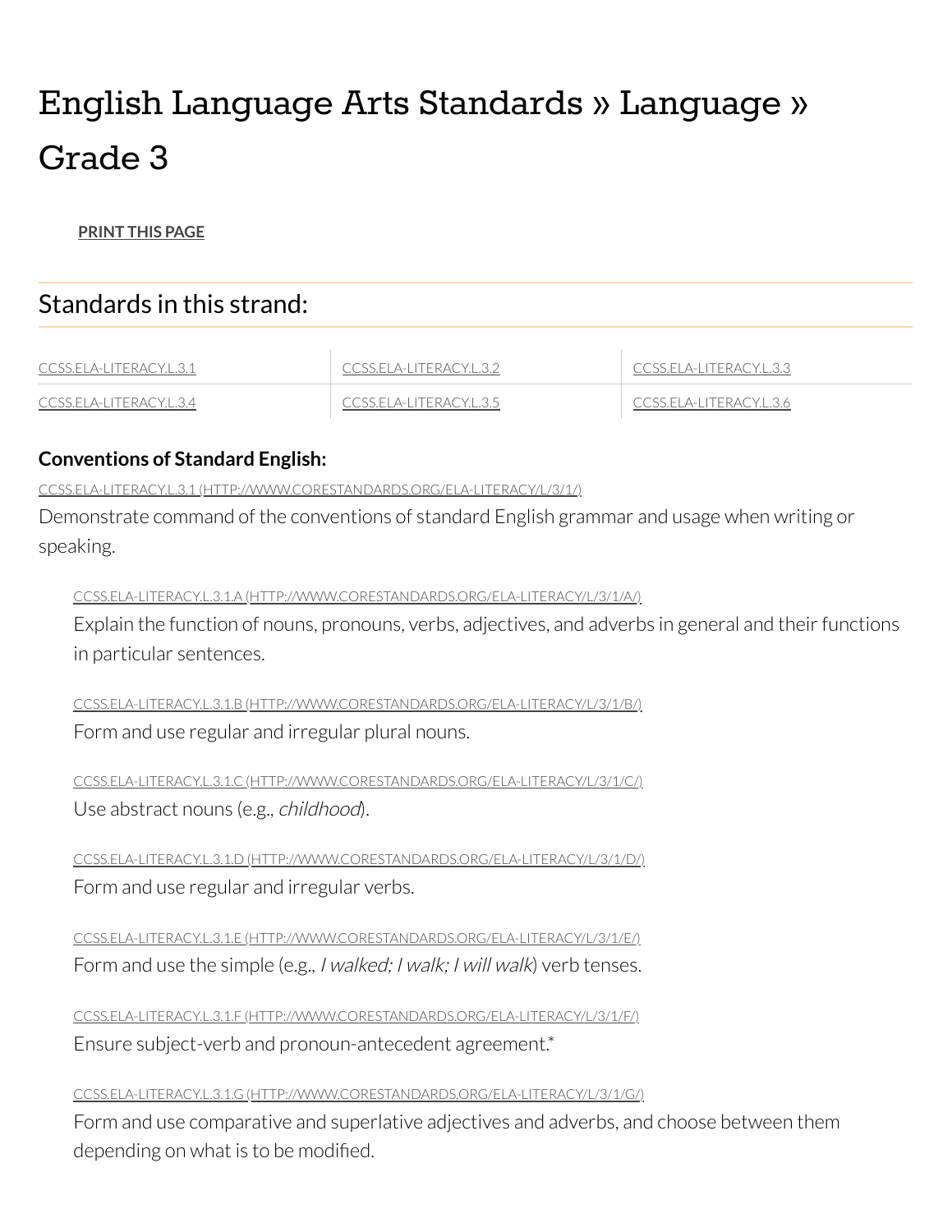CCSS.ELA-LITERACY.L.3.1.H [\(HTTP://WWW.CORESTANDARDS.ORG/ELA-LITERACY/L/3/1/H/\)](http://www.corestandards.org/ELA-Literacy/L/3/1/h/)

Use coordinating and subordinating conjunctions.

CCSS.ELA-LITERACY.L.3.1.I [\(HTTP://WWW.CORESTANDARDS.ORG/ELA-LITERACY/L/3/1/I/\)](http://www.corestandards.org/ELA-Literacy/L/3/1/i/)

Produce simple, compound, and complex sentences.

<span id="page-1-0"></span>CCSS.ELA-LITERACY.L.3.2 [\(HTTP://WWW.CORESTANDARDS.ORG/ELA-LITERACY/L/3/2/\)](http://www.corestandards.org/ELA-Literacy/L/3/2/)

Demonstrate command of the conventions of standard English capitalization, punctuation, and spelling when writing.

CCSS.ELA-LITERACY.L.3.2.A [\(HTTP://WWW.CORESTANDARDS.ORG/ELA-LITERACY/L/3/2/A/\)](http://www.corestandards.org/ELA-Literacy/L/3/2/a/) Capitalize appropriate words in titles.

CCSS.ELA-LITERACY.L.3.2.B [\(HTTP://WWW.CORESTANDARDS.ORG/ELA-LITERACY/L/3/2/B/\)](http://www.corestandards.org/ELA-Literacy/L/3/2/b/) Use commas in addresses.

CCSS.ELA-LITERACY.L.3.2.C [\(HTTP://WWW.CORESTANDARDS.ORG/ELA-LITERACY/L/3/2/C/\)](http://www.corestandards.org/ELA-Literacy/L/3/2/c/) Use commas and quotation marks in dialogue.

CCSS.ELA-LITERACY.L.3.2.D [\(HTTP://WWW.CORESTANDARDS.ORG/ELA-LITERACY/L/3/2/D/\)](http://www.corestandards.org/ELA-Literacy/L/3/2/d/) Form and use possessives.

CCSS.ELA-LITERACY.L.3.2.E [\(HTTP://WWW.CORESTANDARDS.ORG/ELA-LITERACY/L/3/2/E/\)](http://www.corestandards.org/ELA-Literacy/L/3/2/e/)

Use conventional spelling for high-frequency and other studied words and for adding suffixes to base words (e.g., sitting, smiled, cries, happiness).

CCSS.ELA-LITERACY.L.3.2.F [\(HTTP://WWW.CORESTANDARDS.ORG/ELA-LITERACY/L/3/2/F/\)](http://www.corestandards.org/ELA-Literacy/L/3/2/f/)

Use spelling patterns and generalizations (e.g., word families, position-based spellings, syllable patterns, ending rules, meaningful word parts) in writing words.

CCSS.ELA-LITERACY.L.3.2.G [\(HTTP://WWW.CORESTANDARDS.ORG/ELA-LITERACY/L/3/2/G/\)](http://www.corestandards.org/ELA-Literacy/L/3/2/g/) Consult reference materials, including beginning dictionaries, as needed to check and correct spellings.

# **Knowledge of Language:**

<span id="page-1-1"></span>CCSS.ELA-LITERACY.L.3.3 [\(HTTP://WWW.CORESTANDARDS.ORG/ELA-LITERACY/L/3/3/\)](http://www.corestandards.org/ELA-Literacy/L/3/3/) Use knowledge of language and its conventions when writing, speaking, reading, or listening.

CCSS.ELA-LITERACY.L.3.3.A [\(HTTP://WWW.CORESTANDARDS.ORG/ELA-LITERACY/L/3/3/A/\)](http://www.corestandards.org/ELA-Literacy/L/3/3/a/)

Choose words and phrases for effect.\*

CCSS.ELA-LITERACY.L.3.3.B [\(HTTP://WWW.CORESTANDARDS.ORG/ELA-LITERACY/L/3/3/B/\)](http://www.corestandards.org/ELA-Literacy/L/3/3/b/)

Recognize and observe differences between the conventions of spoken and written standard English.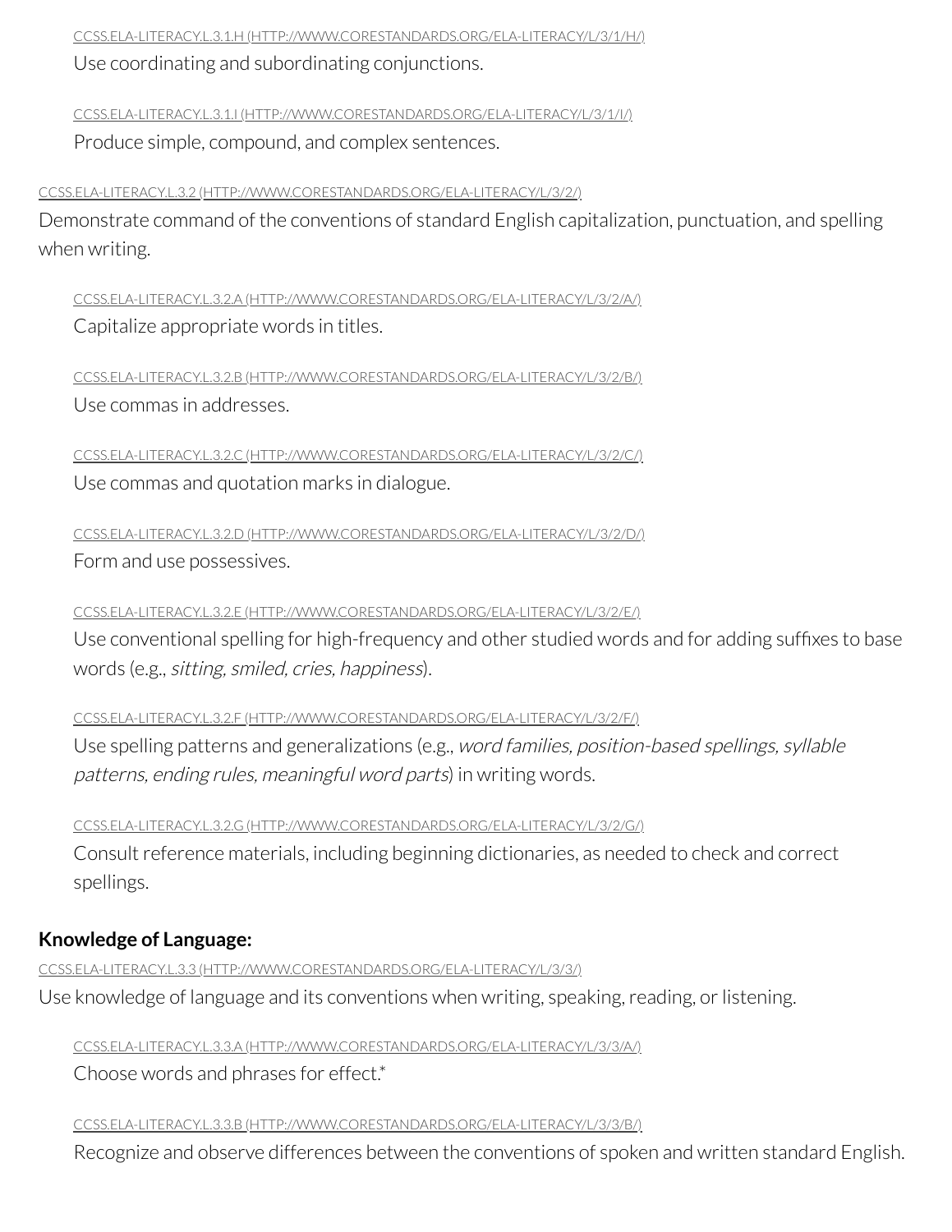# **Vocabulary Acquisition and Use:**

#### <span id="page-2-0"></span>CCSS.ELA-LITERACY.L.3.4 [\(HTTP://WWW.CORESTANDARDS.ORG/ELA-LITERACY/L/3/4/\)](http://www.corestandards.org/ELA-Literacy/L/3/4/)

Determine or clarify the meaning of unknown and multiple-meaning word and phrases based on grade 3 reading and content, choosing flexibly from a range of strategies.

#### CCSS.ELA-LITERACY.L.3.4.A [\(HTTP://WWW.CORESTANDARDS.ORG/ELA-LITERACY/L/3/4/A/\)](http://www.corestandards.org/ELA-Literacy/L/3/4/a/)

Use sentence-level context as a clue to the meaning of a word or phrase.

## CCSS.ELA-LITERACY.L.3.4.B [\(HTTP://WWW.CORESTANDARDS.ORG/ELA-LITERACY/L/3/4/B/\)](http://www.corestandards.org/ELA-Literacy/L/3/4/b/)

Determine the meaning of the new word formed when a known affix is added to a known word (e.g., agreeable/disagreeable, comfortable/uncomfortable, care/careless, heat/preheat).

## CCSS.ELA-LITERACY.L.3.4.C [\(HTTP://WWW.CORESTANDARDS.ORG/ELA-LITERACY/L/3/4/C/\)](http://www.corestandards.org/ELA-Literacy/L/3/4/c/)

Use a known root word as a clue to the meaning of an unknown word with the same root (e.g., company, companion).

# CCSS.ELA-LITERACY.L.3.4.D [\(HTTP://WWW.CORESTANDARDS.ORG/ELA-LITERACY/L/3/4/D/\)](http://www.corestandards.org/ELA-Literacy/L/3/4/d/)

Use glossaries or beginning dictionaries, both print and digital, to determine or clarify the precise meaning of key words and phrases.

## <span id="page-2-1"></span>CCSS.ELA-LITERACY.L.3.5 [\(HTTP://WWW.CORESTANDARDS.ORG/ELA-LITERACY/L/3/5/\)](http://www.corestandards.org/ELA-Literacy/L/3/5/)

Demonstrate understanding of figurative language, word relationships and nuances in word meanings.

# CCSS.ELA-LITERACY.L.3.5.A [\(HTTP://WWW.CORESTANDARDS.ORG/ELA-LITERACY/L/3/5/A/\)](http://www.corestandards.org/ELA-Literacy/L/3/5/a/)

Distinguish the literal and nonliteral meanings of words and phrases in context (e.g., take steps).

# CCSS.ELA-LITERACY.L.3.5.B [\(HTTP://WWW.CORESTANDARDS.ORG/ELA-LITERACY/L/3/5/B/\)](http://www.corestandards.org/ELA-Literacy/L/3/5/b/)

Identify real-life connections between words and their use (e.g., describe people who are *friendly* or helpful).

# CCSS.ELA-LITERACY.L.3.5.C [\(HTTP://WWW.CORESTANDARDS.ORG/ELA-LITERACY/L/3/5/C/\)](http://www.corestandards.org/ELA-Literacy/L/3/5/c/)

Distinguish shades of meaning among related words that describe states of mind or degrees of certainty (e.g., knew, believed, suspected, heard, wondered).

## <span id="page-2-2"></span>CCSS.ELA-LITERACY.L.3.6 [\(HTTP://WWW.CORESTANDARDS.ORG/ELA-LITERACY/L/3/6/\)](http://www.corestandards.org/ELA-Literacy/L/3/6/)

Acquire and use accurately grade-appropriate conversational, general academic, and domain-specific words and phrases, including those that signal spatial and temporal relationships (e.g., After dinner that night we went looking for them).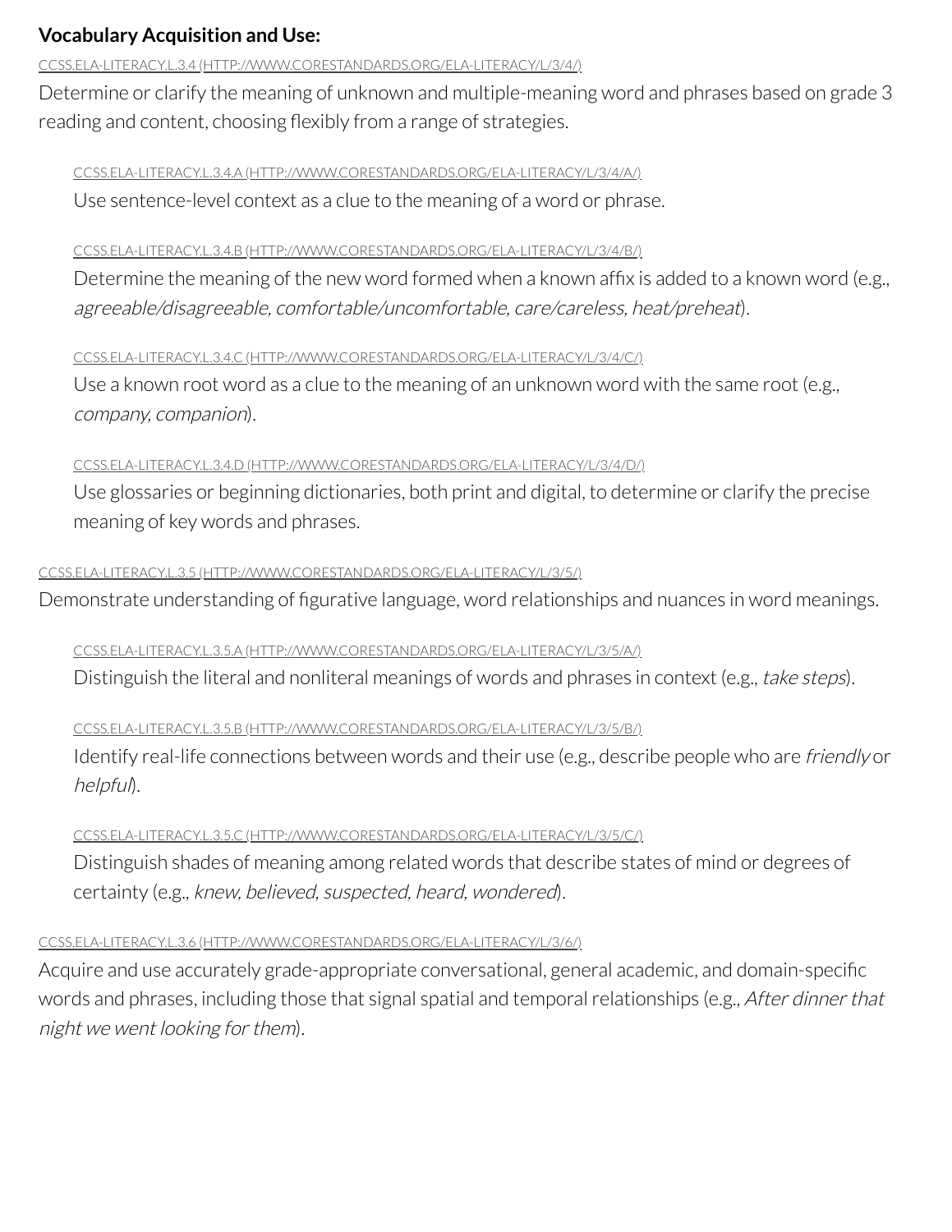# English Language Arts Standards » Reading: Foundational Skills » Grade 3

**[PRINT](javascript: window.print();) THIS PAGE**

# Standards in this strand:

[CCSS.ELA-LITERACY.RF.3.3](#page-3-0) [CCSS.ELA-LITERACY.RF.3.4](#page-3-1)

# **Phonics and Word Recognition:**

<span id="page-3-0"></span>CCSS.ELA-LITERACY.RF.3.3 [\(HTTP://WWW.CORESTANDARDS.ORG/ELA-LITERACY/RF/3/3/\)](http://www.corestandards.org/ELA-Literacy/RF/3/3/)

Know and apply grade-level phonics and word analysis skills in decoding words.

CCSS.ELA-LITERACY.RF.3.3.A [\(HTTP://WWW.CORESTANDARDS.ORG/ELA-LITERACY/RF/3/3/A/\)](http://www.corestandards.org/ELA-Literacy/RF/3/3/a/) Identify and know the meaning of the most common prefixes and derivational suffixes.

CCSS.ELA-LITERACY.RF.3.3.B [\(HTTP://WWW.CORESTANDARDS.ORG/ELA-LITERACY/RF/3/3/B/\)](http://www.corestandards.org/ELA-Literacy/RF/3/3/b/) Decode words with common Latin suffixes.

CCSS.ELA-LITERACY.RF.3.3.C [\(HTTP://WWW.CORESTANDARDS.ORG/ELA-LITERACY/RF/3/3/C/\)](http://www.corestandards.org/ELA-Literacy/RF/3/3/c/) Decode multisyllable words.

CCSS.ELA-LITERACY.RF.3.3.D [\(HTTP://WWW.CORESTANDARDS.ORG/ELA-LITERACY/RF/3/3/D/\)](http://www.corestandards.org/ELA-Literacy/RF/3/3/d/) Read grade-appropriate irregularly spelled words.

# **Fluency:**

<span id="page-3-1"></span>CCSS.ELA-LITERACY.RF.3.4 [\(HTTP://WWW.CORESTANDARDS.ORG/ELA-LITERACY/RF/3/4/\)](http://www.corestandards.org/ELA-Literacy/RF/3/4/) Read with sufficient accuracy and fluency to support comprehension.

CCSS.ELA-LITERACY.RF.3.4.A [\(HTTP://WWW.CORESTANDARDS.ORG/ELA-LITERACY/RF/3/4/A/\)](http://www.corestandards.org/ELA-Literacy/RF/3/4/a/) Read grade-level text with purpose and understanding.

CCSS.ELA-LITERACY.RF.3.4.B [\(HTTP://WWW.CORESTANDARDS.ORG/ELA-LITERACY/RF/3/4/B/\)](http://www.corestandards.org/ELA-Literacy/RF/3/4/b/) Read grade-level prose and poetry orally with accuracy, appropriate rate, and expression on successive readings.

CCSS.ELA-LITERACY.RF.3.4.C [\(HTTP://WWW.CORESTANDARDS.ORG/ELA-LITERACY/RF/3/4/C/\)](http://www.corestandards.org/ELA-Literacy/RF/3/4/c/)

Use context to confirm or self-correct word recognition and understanding, rereading as necessary.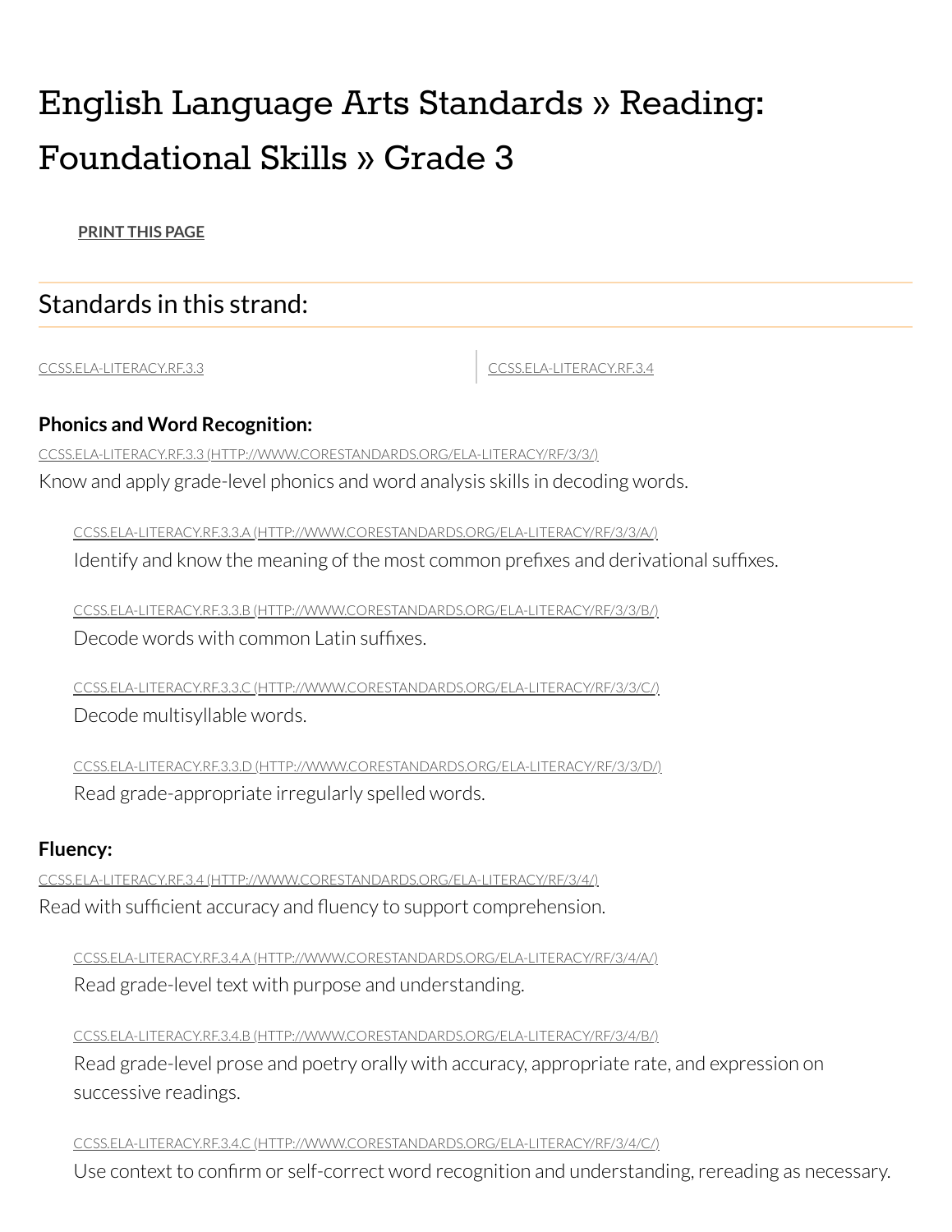# English Language Arts Standards » Reading: Informational Text » Grade 3

## **[PRINT](javascript: window.print();) THIS PAGE**

# Standards in this strand:

| <u>CCSS.ELA-LITERACY.RI.3.1</u> | CCSS.ELA-LITERACY.RI.3.2 | CCSS.ELA-LITERACY.RI.3.3 |
|---------------------------------|--------------------------|--------------------------|
| CCSS.ELA-LITERACY.RI.3.4        | CCSS.ELA-LITERACY.RI.3.5 | CCSS.ELA-LITERACY.RI.3.6 |
| CCSS.ELA-LITERACY.RI.3.7        | CCSS.ELA-LITERACY.RI.3.8 | CCSS.ELA-LITERACY.RI.3.9 |

[CCSS.ELA-LITERACY.RI.3.10](#page-5-3)

# **Key Ideas and Details:**

#### <span id="page-4-0"></span>CCSS.ELA-LITERACY.RI.3.1 [\(HTTP://WWW.CORESTANDARDS.ORG/ELA-LITERACY/RI/3/1/\)](http://www.corestandards.org/ELA-Literacy/RI/3/1/)

Ask and answer questions to demonstrate understanding of a text, referring explicitly to the text as the basis forthe answers.

#### <span id="page-4-1"></span>CCSS.ELA-LITERACY.RI.3.2 [\(HTTP://WWW.CORESTANDARDS.ORG/ELA-LITERACY/RI/3/2/\)](http://www.corestandards.org/ELA-Literacy/RI/3/2/)

Determine the main idea of a text; recount the key details and explain how they support the main idea.

#### <span id="page-4-2"></span>CCSS.ELA-LITERACY.RI.3.3 [\(HTTP://WWW.CORESTANDARDS.ORG/ELA-LITERACY/RI/3/3/\)](http://www.corestandards.org/ELA-Literacy/RI/3/3/)

Describe the relationship between a series of historical events, scientific ideas or concepts, or steps in technical procedures in a text, using language that pertains to time, sequence, and cause/effect.

# **Craft and Structure:**

# <span id="page-4-3"></span>CCSS.ELA-LITERACY.RI.3.4 [\(HTTP://WWW.CORESTANDARDS.ORG/ELA-LITERACY/RI/3/4/\)](http://www.corestandards.org/ELA-Literacy/RI/3/4/)

Determine the meaning of general academic and domain-specific words and phrases in a text relevant to a grade 3 topic or subject area.

# <span id="page-4-4"></span>CCSS.ELA-LITERACY.RI.3.5 [\(HTTP://WWW.CORESTANDARDS.ORG/ELA-LITERACY/RI/3/5/\)](http://www.corestandards.org/ELA-Literacy/RI/3/5/)

Use text features and search tools (e.g., key words, sidebars, hyperlinks) to locate information relevant to a given topic efficiently.

<span id="page-4-5"></span>CCSS.ELA-LITERACY.RI.3.6 [\(HTTP://WWW.CORESTANDARDS.ORG/ELA-LITERACY/RI/3/6/\)](http://www.corestandards.org/ELA-Literacy/RI/3/6/)

Distinguish their own point of view from that of the author of a text.

# **Integration of Knowledge and Ideas:**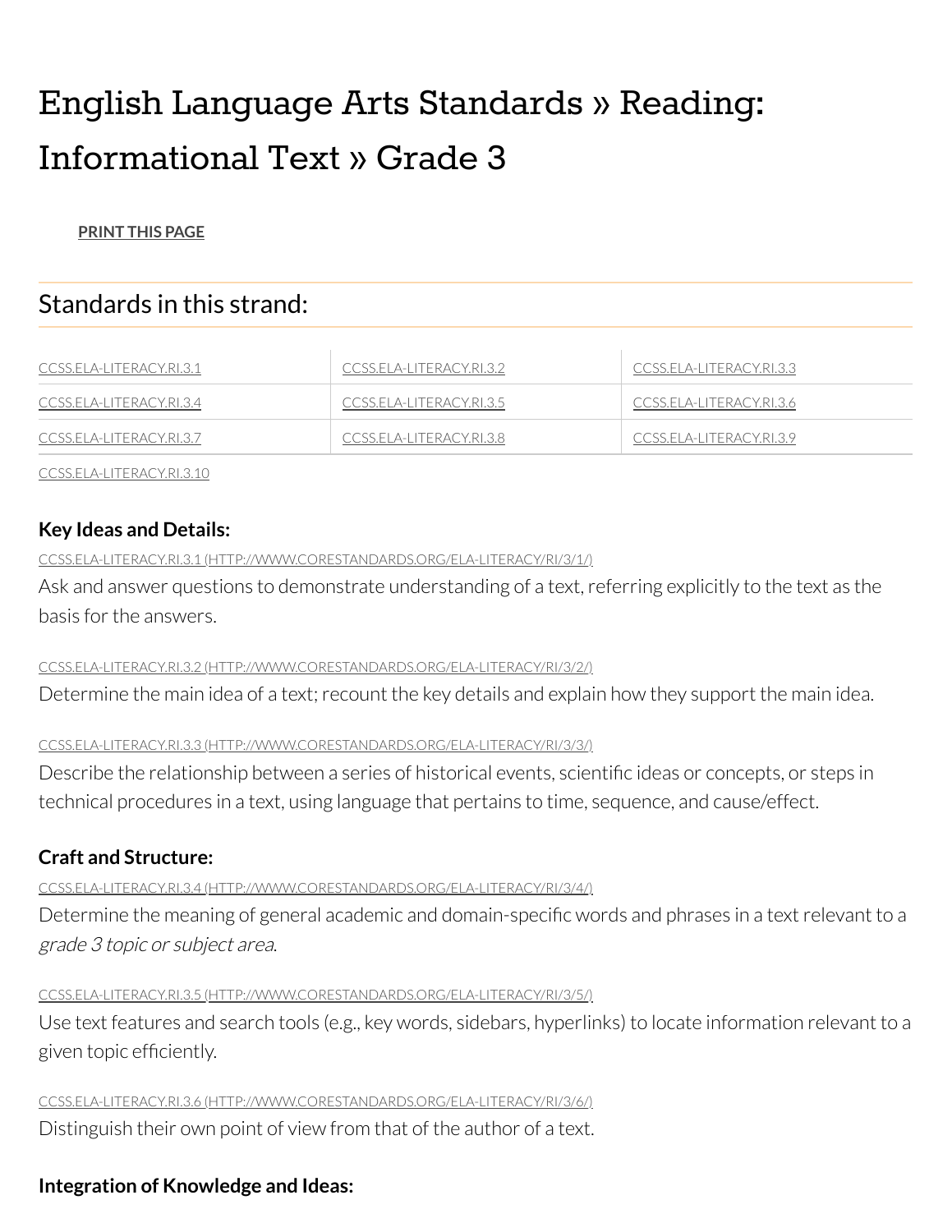#### <span id="page-5-0"></span>CCSS.ELA-LITERACY.RI.3.7 [\(HTTP://WWW.CORESTANDARDS.ORG/ELA-LITERACY/RI/3/7/\)](http://www.corestandards.org/ELA-Literacy/RI/3/7/)

Use information gained from illustrations (e.g., maps, photographs) and the words in a text to demonstrate understanding of the text (e.g., where, when, why, and how key events occur).

#### <span id="page-5-1"></span>CCSS.ELA-LITERACY.RI.3.8 [\(HTTP://WWW.CORESTANDARDS.ORG/ELA-LITERACY/RI/3/8/\)](http://www.corestandards.org/ELA-Literacy/RI/3/8/)

Describe the logical connection between particular sentences and paragraphs in a text (e.g., comparison, cause/effect, first/second/third in a sequence).

#### <span id="page-5-2"></span>CCSS.ELA-LITERACY.RI.3.9 [\(HTTP://WWW.CORESTANDARDS.ORG/ELA-LITERACY/RI/3/9/\)](http://www.corestandards.org/ELA-Literacy/RI/3/9/)

Compare and contrast the most important points and key details presented in two texts on the same topic.

# **Range of Reading and Level of Text Complexity:**

#### <span id="page-5-3"></span>CCSS.ELA-LITERACY.RI.3.10 [\(HTTP://WWW.CORESTANDARDS.ORG/ELA-LITERACY/RI/3/10/\)](http://www.corestandards.org/ELA-Literacy/RI/3/10/)

By the end of the year, read and comprehend informational texts, including history/social studies, science, and technical texts, at the high end of the grades 2-3 text complexity band independently and proficiently.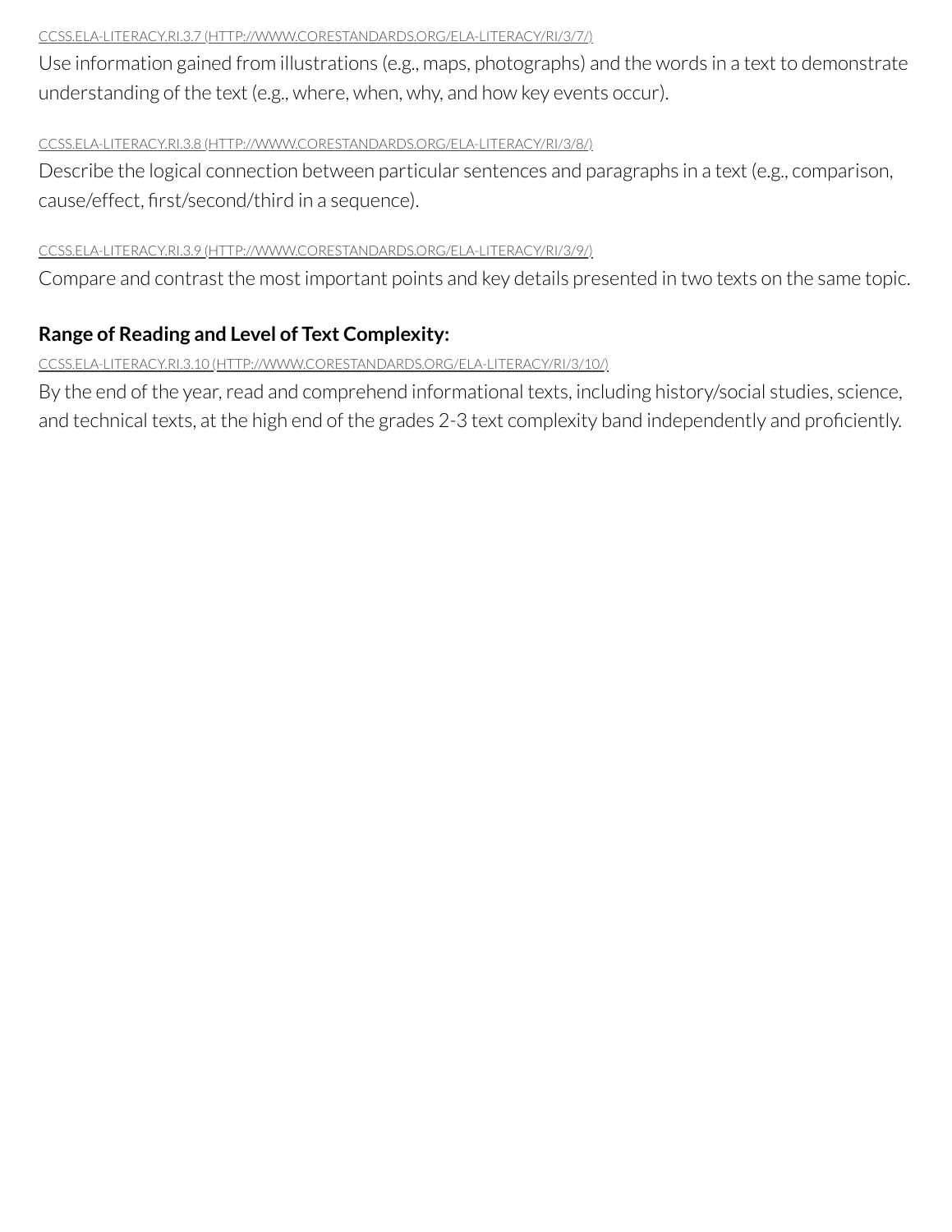# English Language Arts Standards » Reading: Literature » Grade 3

#### **[PRINT](javascript: window.print();) THIS PAGE**

# Standards in this strand:

| <u>CCSS.ELA-LITERACY.RL.3.1</u> | CCSS.ELA-LITERACY.RL.3.2   | CCSS.ELA-LITERACY.RL.3.3 |
|---------------------------------|----------------------------|--------------------------|
| <u>CCSS.ELA-LITERACY.RL.3.4</u> | CCSS.ELA-LITERACY.RL.3.5   | CCSS.ELA-LITERACY.RL.3.6 |
| CCSS.ELA-LITERACY.RL.3.7        | - CCSS.ELA-LITERACY.RL.3.8 | CCSS.ELA-LITERACY.RL.3.9 |

[CCSS.ELA-LITERACY.RL.3.10](#page-7-3)

# **Key Ideas and Details:**

#### <span id="page-6-0"></span>CCSS.ELA-LITERACY.RL.3.1 [\(HTTP://WWW.CORESTANDARDS.ORG/ELA-LITERACY/RL/3/1/\)](http://www.corestandards.org/ELA-Literacy/RL/3/1/)

Ask and answer questions to demonstrate understanding of a text, referring explicitly to the text as the basis forthe answers.

#### <span id="page-6-1"></span>CCSS.ELA-LITERACY.RL.3.2 [\(HTTP://WWW.CORESTANDARDS.ORG/ELA-LITERACY/RL/3/2/\)](http://www.corestandards.org/ELA-Literacy/RL/3/2/)

Recount stories, including fables, folktales, and myths from diverse cultures; determine the central message, lesson, or moral and explain how it is conveyed through key details in the text.

#### <span id="page-6-2"></span>CCSS.ELA-LITERACY.RL.3.3 [\(HTTP://WWW.CORESTANDARDS.ORG/ELA-LITERACY/RL/3/3/\)](http://www.corestandards.org/ELA-Literacy/RL/3/3/)

Describe characters in a story (e.g., their traits, motivations, or feelings) and explain how their actions contribute to the sequence of events

# **Craft and Structure:**

<span id="page-6-3"></span>CCSS.ELA-LITERACY.RL.3.4 [\(HTTP://WWW.CORESTANDARDS.ORG/ELA-LITERACY/RL/3/4/\)](http://www.corestandards.org/ELA-Literacy/RL/3/4/)

Determine the meaning of words and phrases as they are used in a text, distinguishing literal from nonliteral language.

# <span id="page-6-4"></span>CCSS.ELA-LITERACY.RL.3.5 [\(HTTP://WWW.CORESTANDARDS.ORG/ELA-LITERACY/RL/3/5/\)](http://www.corestandards.org/ELA-Literacy/RL/3/5/)

Refer to parts of stories, dramas, and poems when writing or speaking about a text, using terms such as chapter, scene, and stanza; describe how each successive part builds on earlier sections.

# <span id="page-6-5"></span>CCSS.ELA-LITERACY.RL.3.6 [\(HTTP://WWW.CORESTANDARDS.ORG/ELA-LITERACY/RL/3/6/\)](http://www.corestandards.org/ELA-Literacy/RL/3/6/)

Distinguish their own point of view from that of the narrator or those of the characters.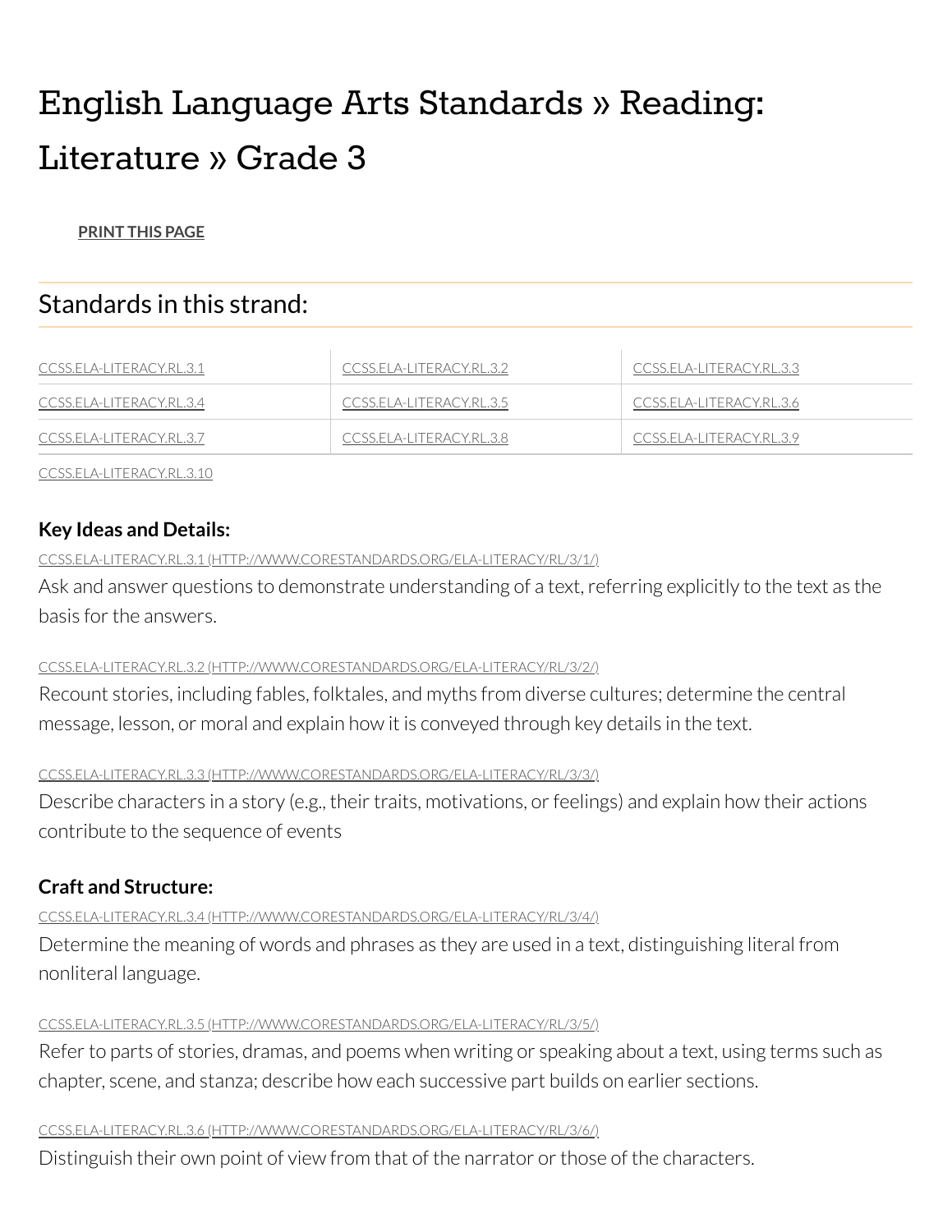# **Integration of Knowledge and Ideas:**

<span id="page-7-0"></span>CCSS.ELA-LITERACY.RL.3.7 [\(HTTP://WWW.CORESTANDARDS.ORG/ELA-LITERACY/RL/3/7/\)](http://www.corestandards.org/ELA-Literacy/RL/3/7/)

Explain how specific aspects of a text's illustrations contribute to what is conveyed by the words in a story (e.g., create mood, emphasize aspects of a character or setting)

## <span id="page-7-1"></span>CCSS.ELA-LITERACY.RL.3.8 [\(HTTP://WWW.CORESTANDARDS.ORG/ELA-LITERACY/RL/3/8/\)](http://www.corestandards.org/ELA-Literacy/RL/3/8/)

(RL.3.8 not applicable to literature)

# <span id="page-7-2"></span>CCSS.ELA-LITERACY.RL.3.9 [\(HTTP://WWW.CORESTANDARDS.ORG/ELA-LITERACY/RL/3/9/\)](http://www.corestandards.org/ELA-Literacy/RL/3/9/)

Compare and contrast the themes, settings, and plots of stories written by the same author about the same or similar characters (e.g., in books from a series)

# **Range of Reading and Level of Text Complexity:**

<span id="page-7-3"></span>CCSS.ELA-LITERACY.RL.3.10 [\(HTTP://WWW.CORESTANDARDS.ORG/ELA-LITERACY/RL/3/10/\)](http://www.corestandards.org/ELA-Literacy/RL/3/10/)

By the end of the year, read and comprehend literature, including stories, dramas, and poetry, at the high end of the grades 2-3 text complexity band independently and proficiently.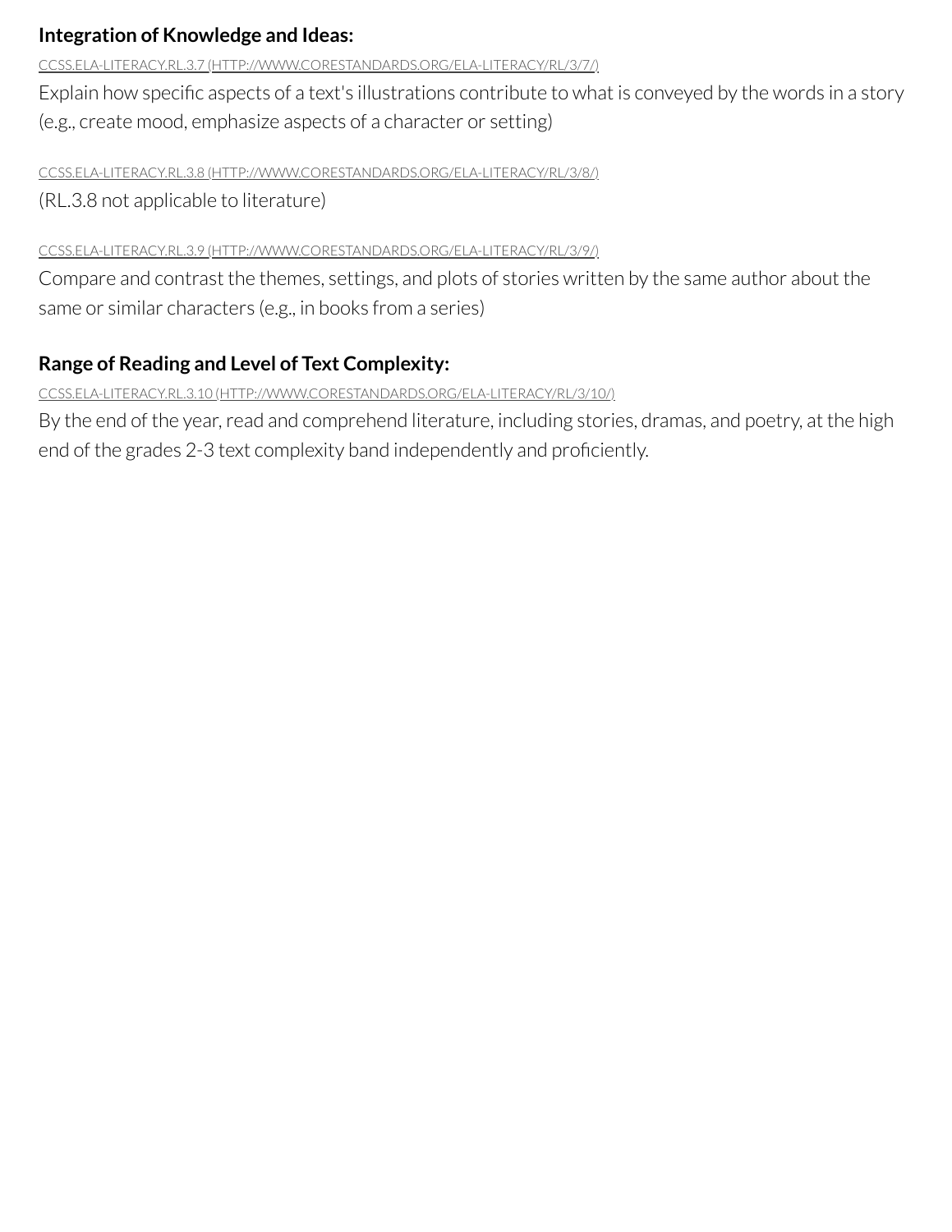# English Language Arts Standards » Speaking & Listening » Grade 3

**[PRINT](javascript: window.print();) THIS PAGE**

# Standards in this strand:

| CCSS ELA-LITERACY SL.3.1        | SS ELA-LITERACY SL 3.2. | OSS ELA-LITERACY SL 3.3 I |
|---------------------------------|-------------------------|---------------------------|
| - CCSS.ELA-L<br>literacy.sl.3.4 | 5.5.ELA-LITERACY.SL.3.5 | sseemileracyses as        |

# **Comprehension and Collaboration:**

## <span id="page-8-0"></span>CCSS.ELA-LITERACY.SL.3.1 [\(HTTP://WWW.CORESTANDARDS.ORG/ELA-LITERACY/SL/3/1/\)](http://www.corestandards.org/ELA-Literacy/SL/3/1/)

Engage effectively in a range of collaborative discussions (one-on-one, in groups, and teacher-led) with diverse partners on *grade 3 topics and texts*, building on others' ideas and expressing their own clearly.

# CCSS.ELA-LITERACY.SL.3.1.A [\(HTTP://WWW.CORESTANDARDS.ORG/ELA-LITERACY/SL/3/1/A/\)](http://www.corestandards.org/ELA-Literacy/SL/3/1/a/)

Come to discussions prepared, having read or studied required material; explicitly draw on that preparation and other information known about the topic to explore ideas under discussion.

## CCSS.ELA-LITERACY.SL.3.1.B [\(HTTP://WWW.CORESTANDARDS.ORG/ELA-LITERACY/SL/3/1/B/\)](http://www.corestandards.org/ELA-Literacy/SL/3/1/b/)

Follow agreed-upon rules for discussions (e.g., gaining the floor in respectful ways, listening to others with care, speaking one at a time about the topics and texts under discussion).

## CCSS.ELA-LITERACY.SL.3.1.C [\(HTTP://WWW.CORESTANDARDS.ORG/ELA-LITERACY/SL/3/1/C/\)](http://www.corestandards.org/ELA-Literacy/SL/3/1/c/)

Ask questions to check understanding of information presented, stay on topic, and link their comments to the remarks of others.

## CCSS.ELA-LITERACY.SL.3.1.D [\(HTTP://WWW.CORESTANDARDS.ORG/ELA-LITERACY/SL/3/1/D/\)](http://www.corestandards.org/ELA-Literacy/SL/3/1/d/)

Explain their own ideas and understanding in light of the discussion.

## <span id="page-8-1"></span>CCSS.ELA-LITERACY.SL.3.2 [\(HTTP://WWW.CORESTANDARDS.ORG/ELA-LITERACY/SL/3/2/\)](http://www.corestandards.org/ELA-Literacy/SL/3/2/)

Determine the main ideas and supporting details of a text read aloud or information presented in diverse media and formats, including visually, quantitatively, and orally.

## <span id="page-8-2"></span>CCSS.ELA-LITERACY.SL.3.3 [\(HTTP://WWW.CORESTANDARDS.ORG/ELA-LITERACY/SL/3/3/\)](http://www.corestandards.org/ELA-Literacy/SL/3/3/)

Ask and answer questions about information from a speaker, offering appropriate elaboration and detail.

# **Presentation of Knowledge and Ideas:**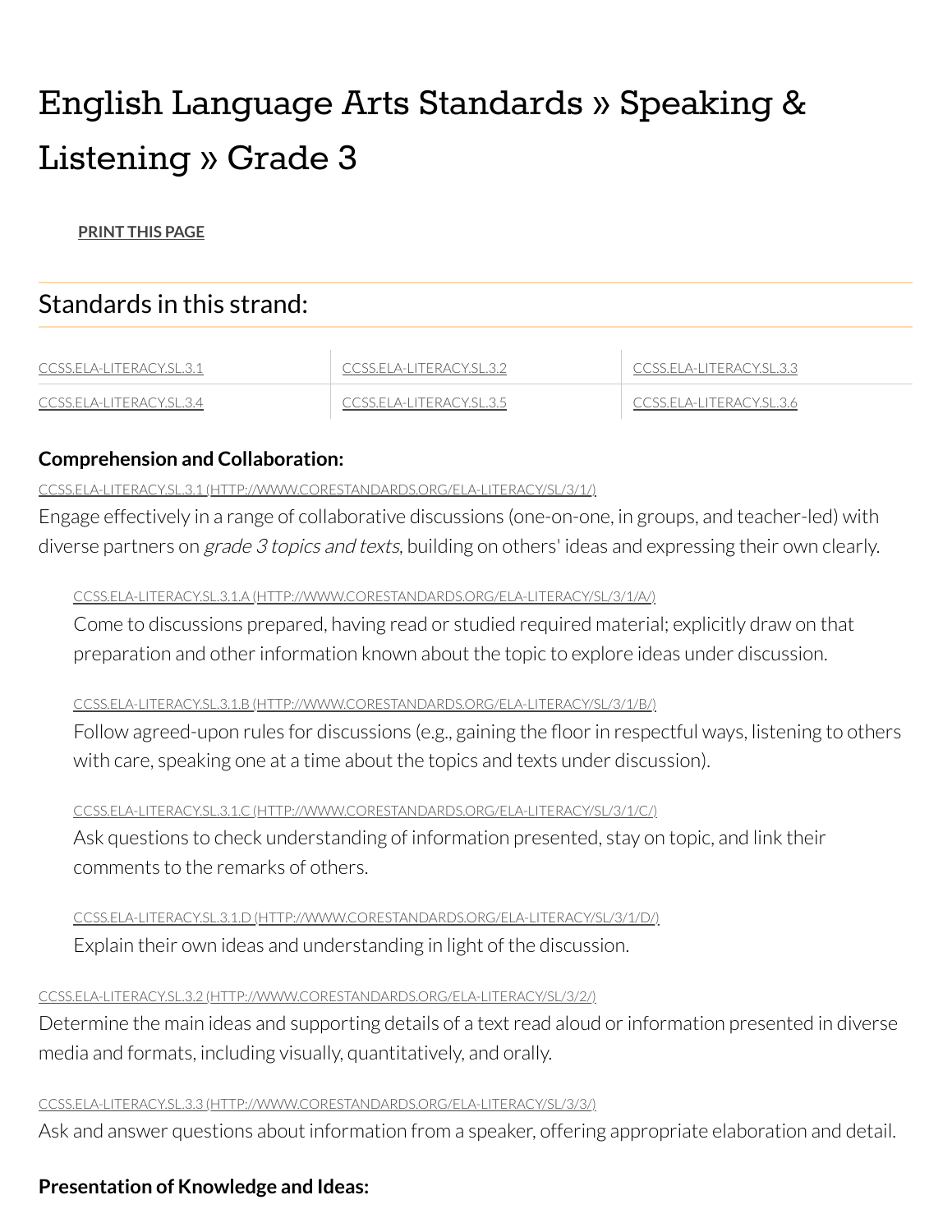#### <span id="page-9-0"></span>CCSS.ELA-LITERACY.SL.3.4 [\(HTTP://WWW.CORESTANDARDS.ORG/ELA-LITERACY/SL/3/4/\)](http://www.corestandards.org/ELA-Literacy/SL/3/4/)

Report on a topic or text, tell a story, or recount an experience with appropriate facts and relevant, descriptive details, speaking clearly at an understandable pace.

#### <span id="page-9-1"></span>CCSS.ELA-LITERACY.SL.3.5 [\(HTTP://WWW.CORESTANDARDS.ORG/ELA-LITERACY/SL/3/5/\)](http://www.corestandards.org/ELA-Literacy/SL/3/5/)

Create engaging audio recordings of stories or poems that demonstrate fluid reading at an understandable pace; add visual displays when appropriate to emphasize or enhance certain facts or details.

#### <span id="page-9-2"></span>CCSS.ELA-LITERACY.SL.3.6 [\(HTTP://WWW.CORESTANDARDS.ORG/ELA-LITERACY/SL/3/6/\)](http://www.corestandards.org/ELA-Literacy/SL/3/6/)

Speak in complete sentences when appropriate to task and situation in order to provide requested detail or clarification. (See grade 3 Language standards 1 and 3 here [\(http://www.corestandards.org/ELA-](http://www.corestandards.org/ELA-Literacy/L/3/)Literacy/L/3/) for specific expectations.)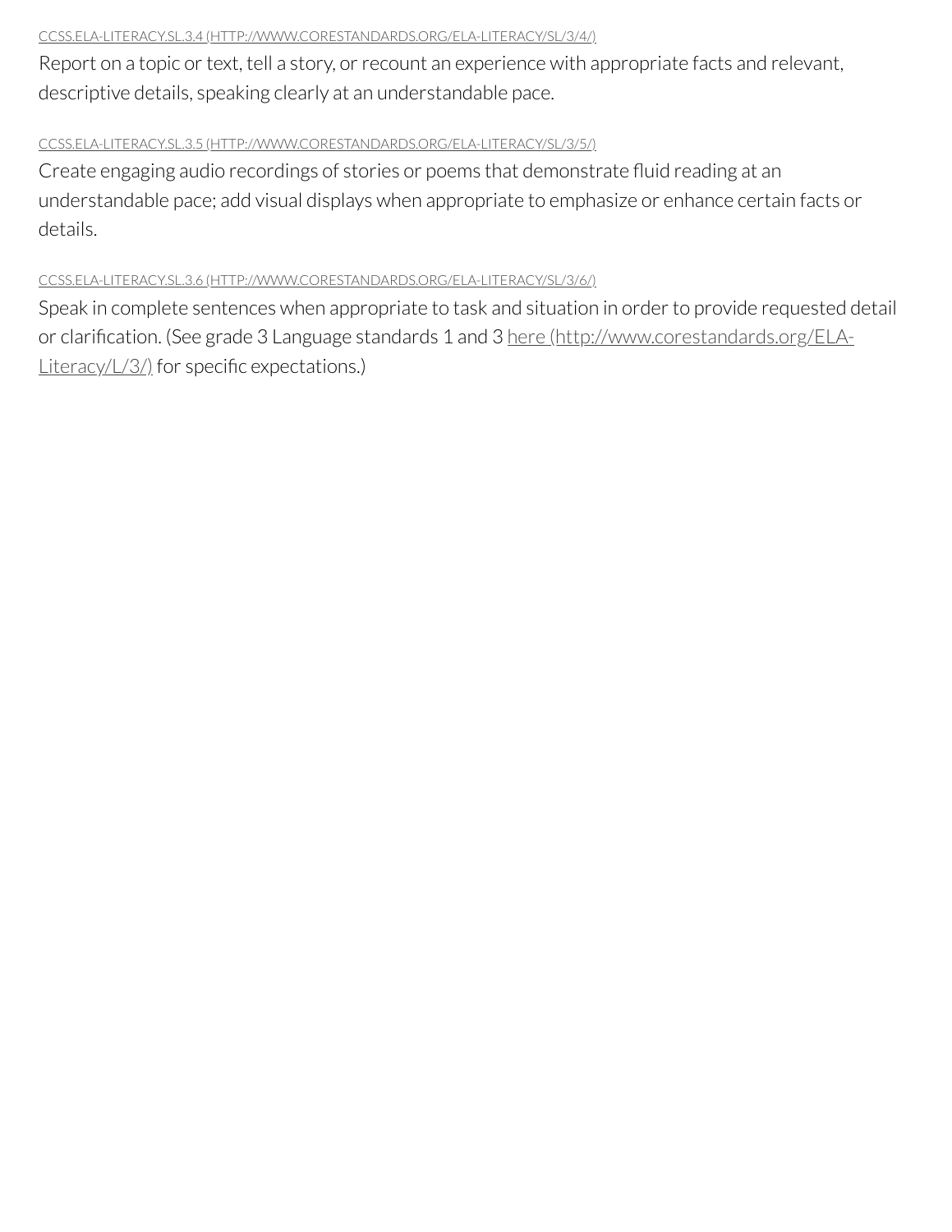# English Language Arts Standards » Writing » Grade 3

## **[PRINT](javascript: window.print();) THIS PAGE**

# Standards in this strand:

| CCSS.ELA-LITERACY.W.3.1 | CCSS.ELA-LITERACY.W.3.2 | CCSS.ELA-LITERACY.W.3.3 |
|-------------------------|-------------------------|-------------------------|
| CCSS.ELA-LITERACY.W.3.4 | CCSS.ELA-LITERACY.W.3.5 | CCSS.ELA-LITERACY.W.3.6 |
| CCSS.ELA-LITERACY.W.3.7 | CCSS.ELA-LITERACY.W.3.8 | CCSS.ELA-LITERACY.W.3.9 |

[CCSS.ELA-LITERACY.W.3.10](#page-12-2)

# **Text Types and Purposes:**

<span id="page-10-0"></span>CCSS.ELA-LITERACY.W.3.1 [\(HTTP://WWW.CORESTANDARDS.ORG/ELA-LITERACY/W/3/1/\)](http://www.corestandards.org/ELA-Literacy/W/3/1/)

Write opinion pieces on topics or texts, supporting a point of view with reasons.

CCSS.ELA-LITERACY.W.3.1.A [\(HTTP://WWW.CORESTANDARDS.ORG/ELA-LITERACY/W/3/1/A/\)](http://www.corestandards.org/ELA-Literacy/W/3/1/a/)

Introduce the topic or text they are writing about, state an opinion, and create an organizational structure that lists reasons.

CCSS.ELA-LITERACY.W.3.1.B [\(HTTP://WWW.CORESTANDARDS.ORG/ELA-LITERACY/W/3/1/B/\)](http://www.corestandards.org/ELA-Literacy/W/3/1/b/) Provide reasons that support the opinion.

CCSS.ELA-LITERACY.W.3.1.C [\(HTTP://WWW.CORESTANDARDS.ORG/ELA-LITERACY/W/3/1/C/\)](http://www.corestandards.org/ELA-Literacy/W/3/1/c/)

Use linking words and phrases (e.g., because, therefore, since, for example) to connect opinion and reasons.

CCSS.ELA-LITERACY.W.3.1.D [\(HTTP://WWW.CORESTANDARDS.ORG/ELA-LITERACY/W/3/1/D/\)](http://www.corestandards.org/ELA-Literacy/W/3/1/d/) Provide a concluding statement or section.

<span id="page-10-1"></span>CCSS.ELA-LITERACY.W.3.2 [\(HTTP://WWW.CORESTANDARDS.ORG/ELA-LITERACY/W/3/2/\)](http://www.corestandards.org/ELA-Literacy/W/3/2/)

Write informative/explanatory texts to examine a topic and convey ideas and information clearly.

## CCSS.ELA-LITERACY.W.3.2.A [\(HTTP://WWW.CORESTANDARDS.ORG/ELA-LITERACY/W/3/2/A/\)](http://www.corestandards.org/ELA-Literacy/W/3/2/a/)

Introduce a topic and group related information together; include illustrations when useful to aiding comprehension.

CCSS.ELA-LITERACY.W.3.2.B [\(HTTP://WWW.CORESTANDARDS.ORG/ELA-LITERACY/W/3/2/B/\)](http://www.corestandards.org/ELA-Literacy/W/3/2/b/)

Develop the topic with facts, definitions, and details.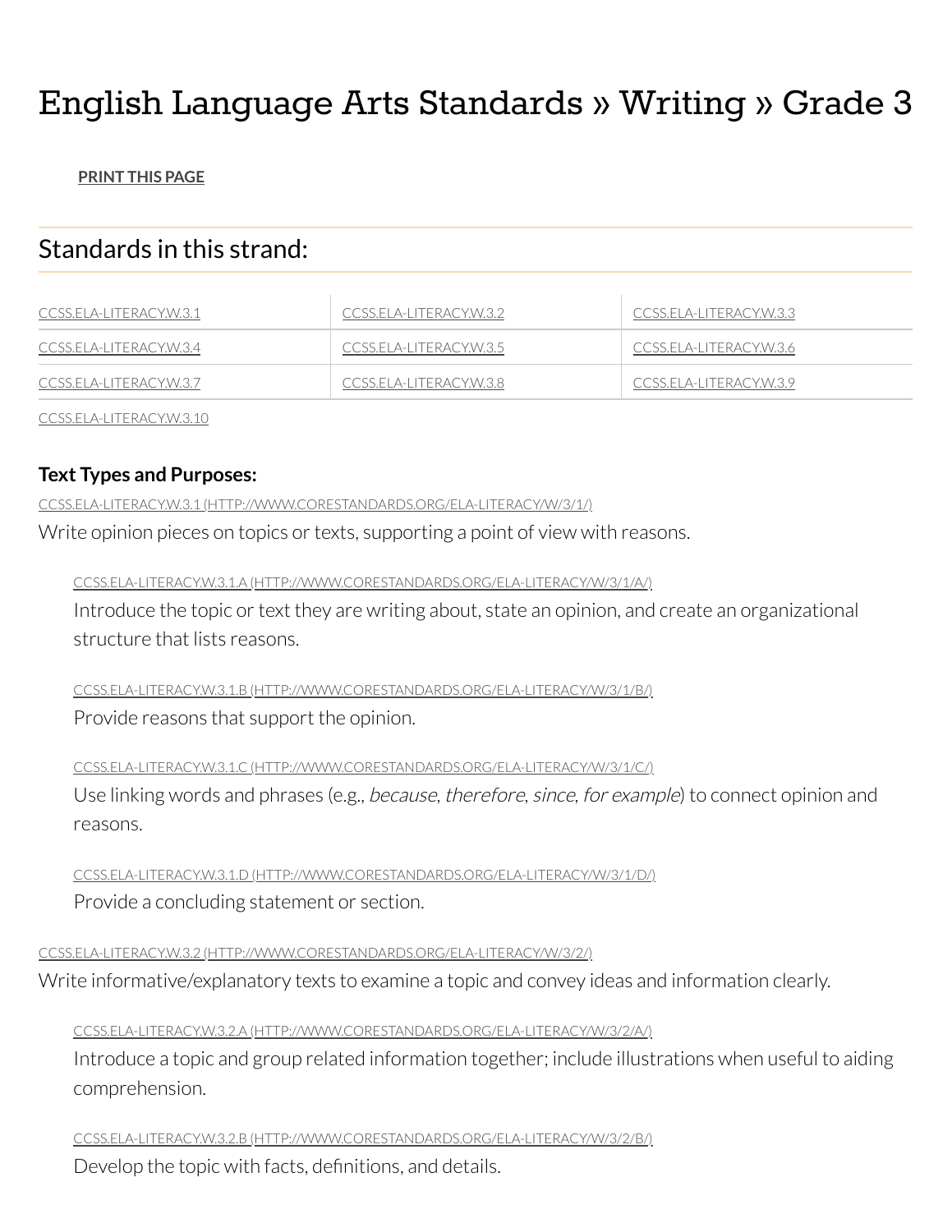#### CCSS.ELA-LITERACY.W.3.2.C [\(HTTP://WWW.CORESTANDARDS.ORG/ELA-LITERACY/W/3/2/C/\)](http://www.corestandards.org/ELA-Literacy/W/3/2/c/)

Use linking words and phrases (e.g., also, another, and, more, but) to connect ideas within categories of information.

CCSS.ELA-LITERACY.W.3.2.D [\(HTTP://WWW.CORESTANDARDS.ORG/ELA-LITERACY/W/3/2/D/\)](http://www.corestandards.org/ELA-Literacy/W/3/2/d/) Provide a concluding statement or section.

#### <span id="page-11-0"></span>CCSS.ELA-LITERACY.W.3.3 [\(HTTP://WWW.CORESTANDARDS.ORG/ELA-LITERACY/W/3/3/\)](http://www.corestandards.org/ELA-Literacy/W/3/3/)

Write narratives to develop real or imagined experiences or events using effective technique, descriptive details, and clear event sequences.

#### CCSS.ELA-LITERACY.W.3.3.A [\(HTTP://WWW.CORESTANDARDS.ORG/ELA-LITERACY/W/3/3/A/\)](http://www.corestandards.org/ELA-Literacy/W/3/3/a/)

Establish a situation and introduce a narrator and/or characters; organize an event sequence that unfolds naturally.

#### CCSS.ELA-LITERACY.W.3.3.B [\(HTTP://WWW.CORESTANDARDS.ORG/ELA-LITERACY/W/3/3/B/\)](http://www.corestandards.org/ELA-Literacy/W/3/3/b/)

Use dialogue and descriptions of actions, thoughts, and feelings to develop experiences and events or show the response of characters to situations.

CCSS.ELA-LITERACY.W.3.3.C [\(HTTP://WWW.CORESTANDARDS.ORG/ELA-LITERACY/W/3/3/C/\)](http://www.corestandards.org/ELA-Literacy/W/3/3/c/)

Use temporal words and phrases to signal event order.

# CCSS.ELA-LITERACY.W.3.3.D [\(HTTP://WWW.CORESTANDARDS.ORG/ELA-LITERACY/W/3/3/D/\)](http://www.corestandards.org/ELA-Literacy/W/3/3/d/)

Provide a sense of closure.

# **Production and Distribution of Writing:**

#### <span id="page-11-1"></span>CCSS.ELA-LITERACY.W.3.4 [\(HTTP://WWW.CORESTANDARDS.ORG/ELA-LITERACY/W/3/4/\)](http://www.corestandards.org/ELA-Literacy/W/3/4/)

With guidance and support from adults, produce writing in which the development and organization are appropriate to task and purpose. (Grade-specific expectations for writing types are defined in standards 1- 3 above.)

#### <span id="page-11-2"></span>CCSS.ELA-LITERACY.W.3.5 [\(HTTP://WWW.CORESTANDARDS.ORG/ELA-LITERACY/W/3/5/\)](http://www.corestandards.org/ELA-Literacy/W/3/5/)

With guidance and support from peers and adults, develop and strengthen writing as needed by planning, revising, and editing. (Editing for conventions should demonstrate command of Language standards 1-3 up to and including grade 3 here [\(http://www.corestandards.org/ELA-Literacy/L/3/\).](http://www.corestandards.org/ELA-Literacy/L/3/)

#### <span id="page-11-3"></span>CCSS.ELA-LITERACY.W.3.6 [\(HTTP://WWW.CORESTANDARDS.ORG/ELA-LITERACY/W/3/6/\)](http://www.corestandards.org/ELA-Literacy/W/3/6/)

With guidance and support from adults, use technology to produce and publish writing (using keyboarding skills) as well as to interact and collaborate with others.

# **Research to Build and Present Knowledge:**

<span id="page-11-4"></span>CCSS.ELA-LITERACY.W.3.7 [\(HTTP://WWW.CORESTANDARDS.ORG/ELA-LITERACY/W/3/7/\)](http://www.corestandards.org/ELA-Literacy/W/3/7/)

Conduct short research projects that build knowledge about a topic.